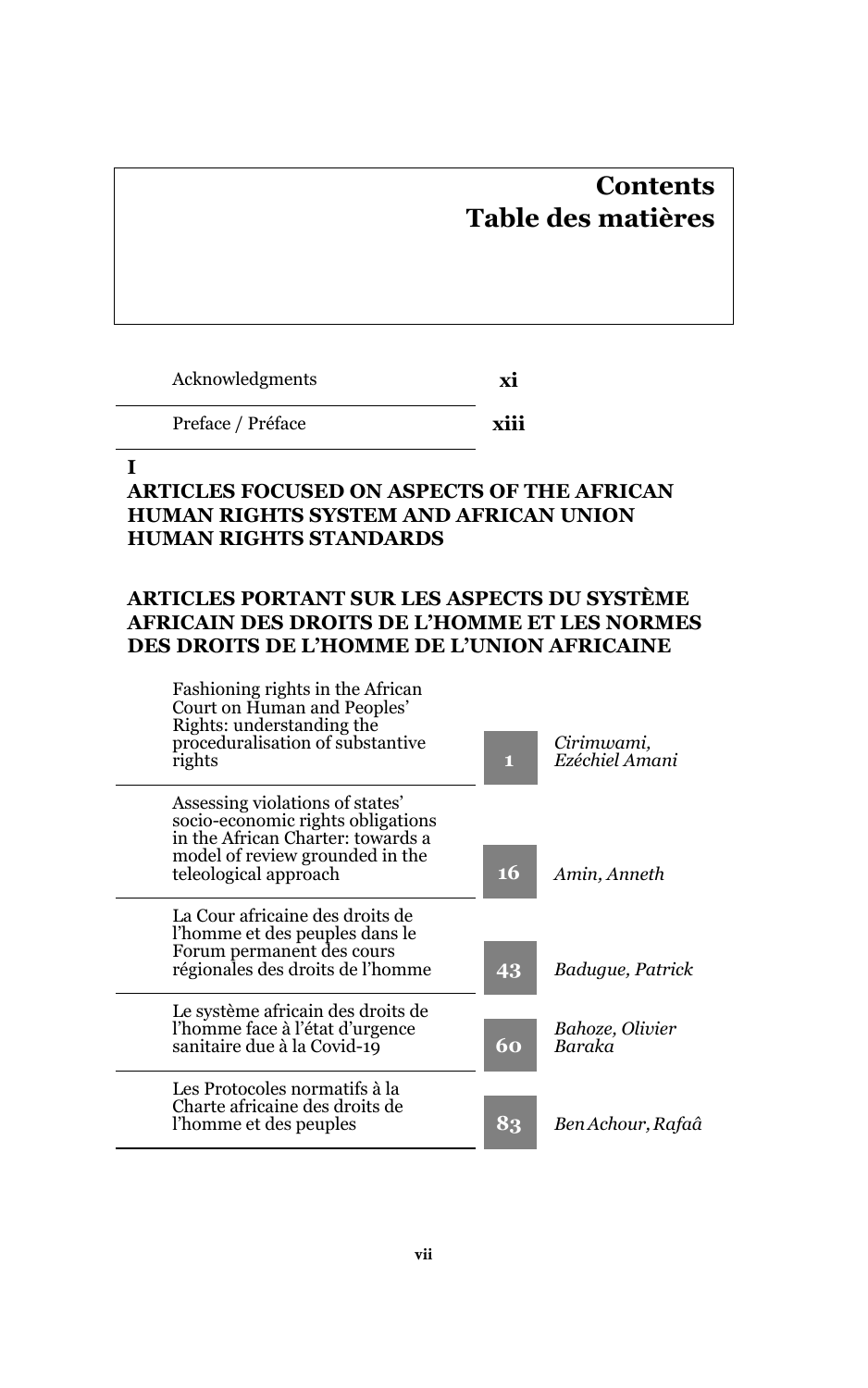| Domesticating the African Charter<br>on Human and Peoples' Rights in<br>Ghana: threat or promise to sexual<br>minority rights?                                                                    | 99              | Ako, Ernest Yaw                             |
|---------------------------------------------------------------------------------------------------------------------------------------------------------------------------------------------------|-----------------|---------------------------------------------|
| Le droit saisi d'en-bas: les<br>frémissements des droits des<br>Pygmées sur leurs forêts<br>ancestrales en République<br>démocratique du Congo                                                    | 122             | Mirindi, Patient<br>Lwango                  |
| An appraisal of the Draft<br>Framework for Reporting and<br>Monitoring Execution of<br>Judgments of the African Court on<br>Human and Peoples' Rights                                             | 144             | Lungu, Suzgo                                |
| ميـــة تصـــديق مصـــر علـــي<br>توكول المحكمـــــة الإفريقيــــــة<br>حقـــوق الانســـان و الشـــعوب                                                                                             | 16 <sub>5</sub> | Mosaed, Abd el<br>Atty                      |
| A bundle of mystery? Unpacking<br>the application of the 'bundle of<br>rights and guarantees' in the<br>admissibility of applications<br>before the African Court on<br>Human and Peoples' Rights | 192             | Nkhata, Mwiza Jo                            |
| La question homosexuelle en<br>Afrique: entre droit, politique et<br>éthique                                                                                                                      | 213             | Nwatchok.<br>Ousmanou &<br>Sylla, Abdoulaye |
| Social media and the prohibition<br>of 'false news': can the free speech<br>jurisprudence of the African<br>Commission on Human and<br>Peoples' Rights provide a litmus<br>test?                  | 231             | Salau, Aaron<br>Olaniyi                     |
| Perspectives africaines des droits<br>de l'homme en droit international<br>des investissements                                                                                                    | 255             | Radilofe,<br>Randianina                     |
|                                                                                                                                                                                                   |                 |                                             |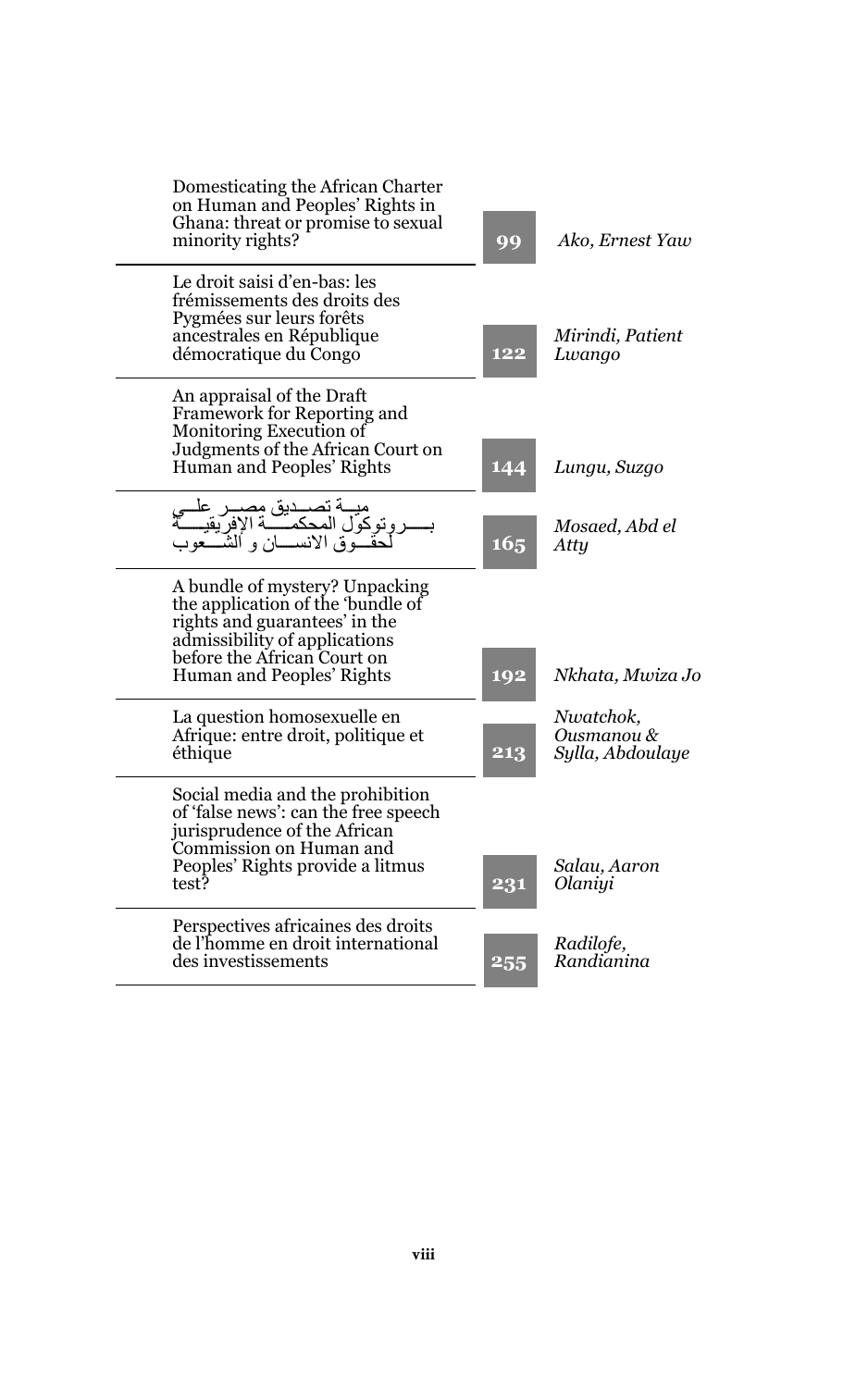#### **II SPECIAL FOCUS ON THE AFRICAN UNION'S THEME FOR 2020: SILENCING THE GUNS: CREATING CONDUCIVE CONDITIONS FOR AFRICA'S DEVELOPMENT**

### **FOCUS SPECIAL SUR LE THEME DE L'UNION AFRICAINE POUR L'ANNEE 2020: FAIRE TAIRE LES ARMES EN AFRIQUE: CRÉER UN ENVIRONNEMENT PROPICE AU DÉVELOPPEMENT**

| A vehicle for peacebuilding or<br>cloak of impunity? The Zimbabwe<br>National Peace and Reconciliation<br>Commission                | 277 | Mazambani, Delis<br>& Tapfumaneyi.<br>Nicol Tinashe |
|-------------------------------------------------------------------------------------------------------------------------------------|-----|-----------------------------------------------------|
| An examination of unlawful<br>foreign military operations in<br>Africa                                                              | 298 | Amouri, Baya                                        |
| Silencing the guns to end gender-<br>based violence in Africa: an<br>analysis of article $10(3)$ of the<br>Maputo Protocol          | 324 | Budoo, Ashwanee                                     |
| The role of continental and<br>regional courts in peace-building<br>through the judicial resolution of<br>election-related disputes | 343 | Kakai.<br>Grace Wakio                               |
| Les mécanismes d'intégration des<br>ex-rebelles dans le processus de<br>stabilisation des zones de conflits<br>en Afrique           | 372 | Nyandjou, Cédric<br>Yasser Nzouakeu                 |

#### **III CASE COMMENTARIES**

#### **COMMENTAIRES DE DECISIONS**

Responsabilité étatique en matière de disparitions forcées à l'aune de l'affaire *Collectif des familles de disparu(e)s c. Algérie* **395** *Bizimana, Eric*